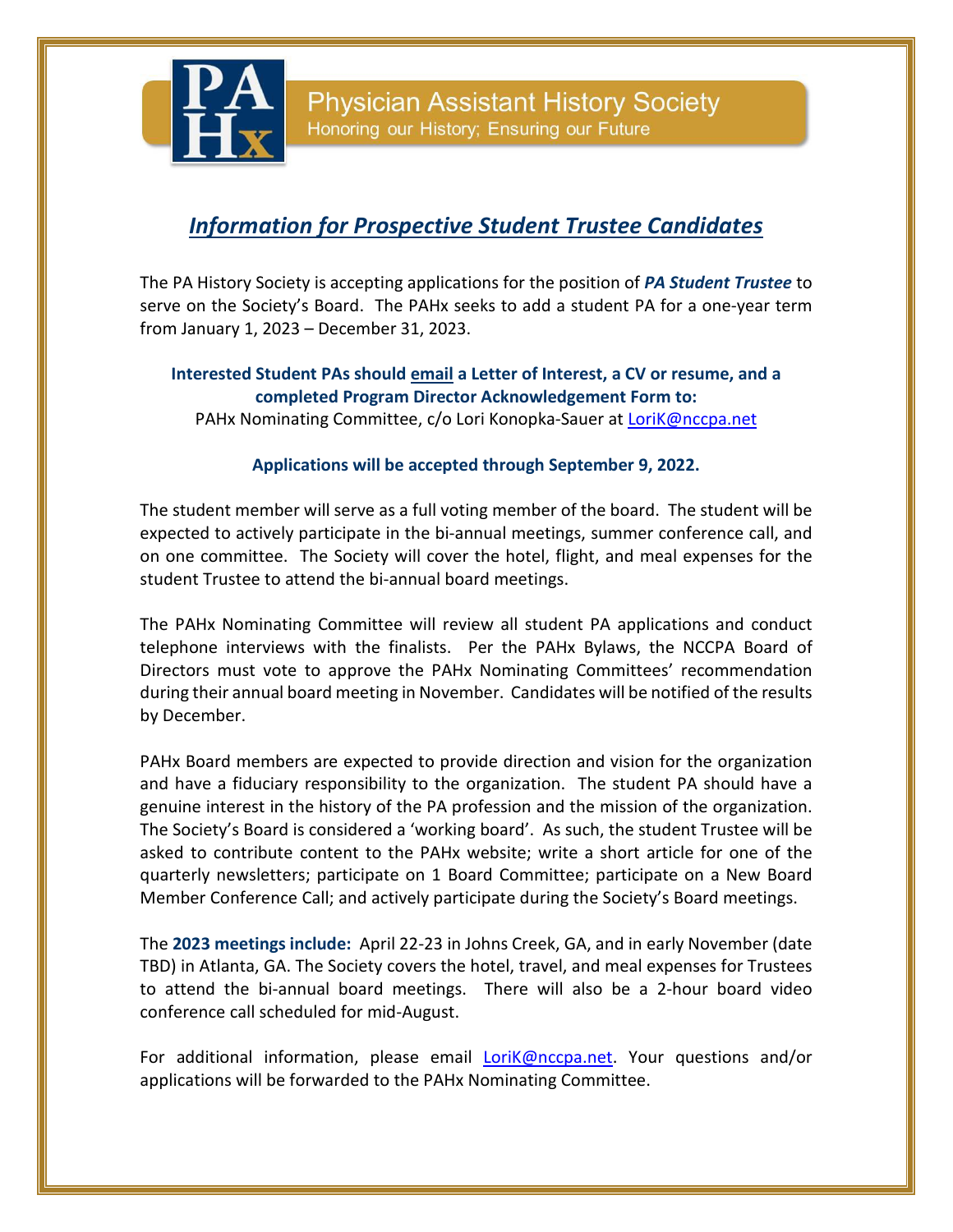**Physician Assistant History Society** Honoring our History; Ensuring our Future

# **STUDENT BOARD MEMBER JOB DESCRIPTION**

All Board members are expected to provide leadership and vision for the organization and have a fiduciary responsibility to the PA History Society (PAHx). Individual Board members are expected to meet high standards of personal conduct and commit the time necessary to be effective. Rules and procedures must be honored. The Board President is the official spokesperson for the organization. The Trustees speak as a unified voice when communicating publicly as it relates to History Society matters. The Board meets in formal session or by conference call to make corporate decisions. Student Trustee must be a PA student currently enrolled in an accredited PA program and have a strong interest in the history of the PA profession.

Together with other members of the PAHx Board, the Student Trustee will:

- **1.** *Assist in establishing and developing the PAHx's mission and strategic plan and ensuring effective organizational planning.* As stewards of the organization, Board members will actively participate in the strategic planning process by articulating a vision for the organization and evaluating progress toward meeting strategic goals and objectives.
- **2.** *Participation on a working board.* The Society Board is considered a 'working board'. As such, the Student Trustee will be expected to complete a variety of tasks, which include, but are not limited to, the following:
	- Contribute content to the PAHx website (such as Biographies, Oral Histories, etc.)
	- Write at least 1 article for *Historical Happenings,* the PAHx's quarterly newsletter
	- Participate on 1 Committee
	- Attend the bi-annual Board meetings and the summer conference call
- *3. Manage resources effectively.* For the organization to remain accountable to its stakeholders and to safeguard its tax-exempt status, board members must assist in developing the annual budget and ensure that proper financial controls are in place.
- *4. Assess performance.* All Board members will participate in assessing the board's performance by annually evaluating its overall performance in fulfilling its responsibilities and achievements and reaching consensus on which areas of improvement.

### *SPECIFIC RESPONSIBILITIES OF A BOARD MEMBER/STUDENT TRUSTEE:*

- Fully understand and support the organization's mission.
- **Comply with the PAHx Bylaws, policies, and procedures.**
- Keep up to date on issues affecting, or potentially affecting, the organization.
- Be prepared for Board meetings and participate effectively by voicing opinions.
- Attend the entire length of each Board Meeting.
- **Complete New Board Member Orientation.**
- Support Board actions publicly even if personal reservations about decisions exist.
- **Avoid or disclose conflicts of interest.**
- Keep confidential matters confidential until approved for disclosure.
- **Respect the staff's rights and need to prioritize and at times to redirect requests from board** members for information or service.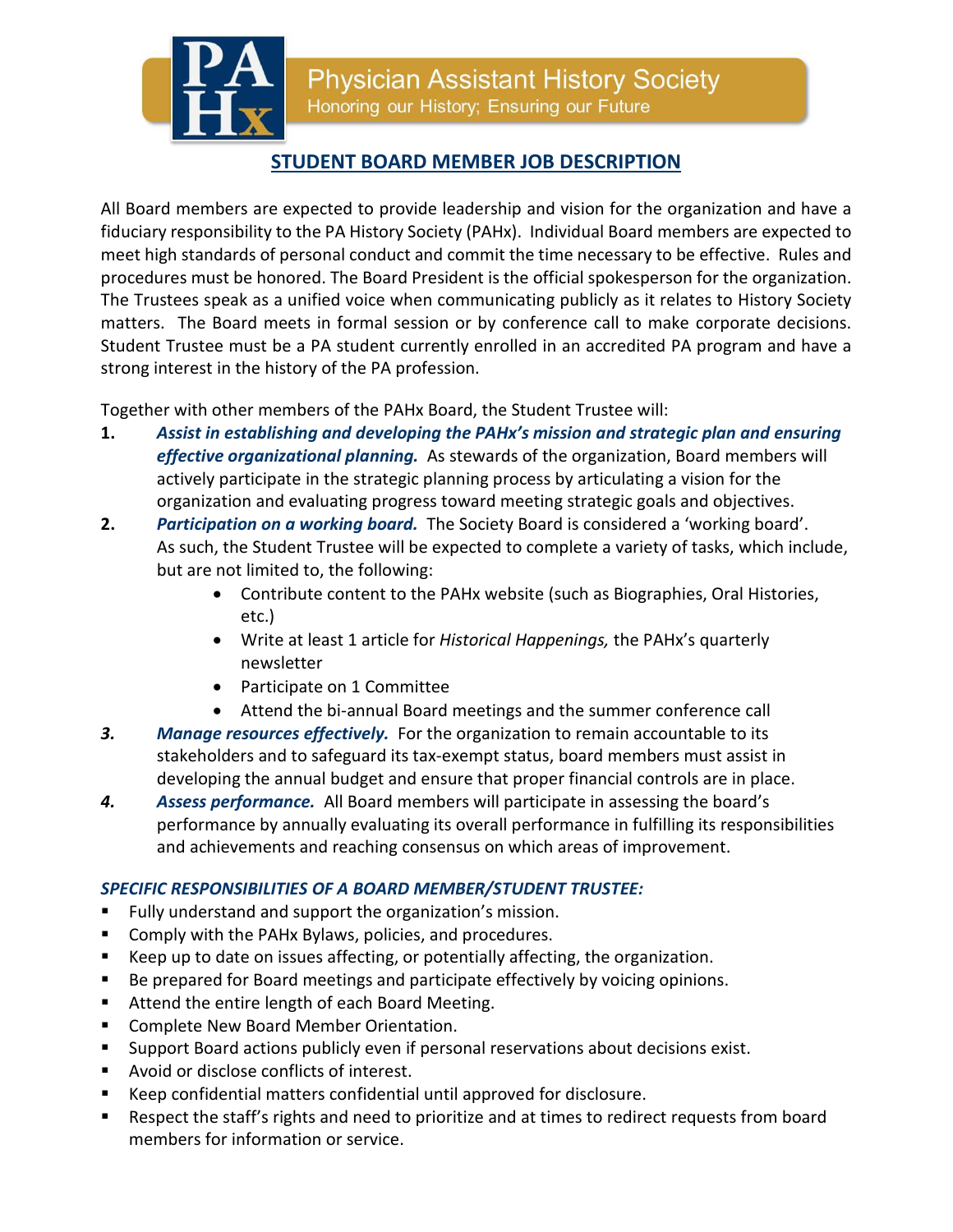

*Vision:* The PA History Society brings PA history to life by inspiring the next generation of PAs, patients and policymakers.

*Mission:* To share the history of the development of the PA profession and illustrate how PAs continue to make a difference in our society.

### *Values:*

- 1. **Recognition and understanding:** PAHx promotes recognition and understanding of the physician assistant profession by documenting the efforts of those who have contributed to its development, evolution, and promotion.
- 2. **Dedication:** PAHx is dedicated to faithfully and comprehensively assembling the collective history of the profession.
- 3. **Credibility:** PAHx is recognized by PAs and the health care community as the primary repository of the history of the physician assistant profession.
- 4. **Engagement:** PAHx strives to involve the public, PAs, and PA programs to participate in the collection, preservation and sharing of PA history.